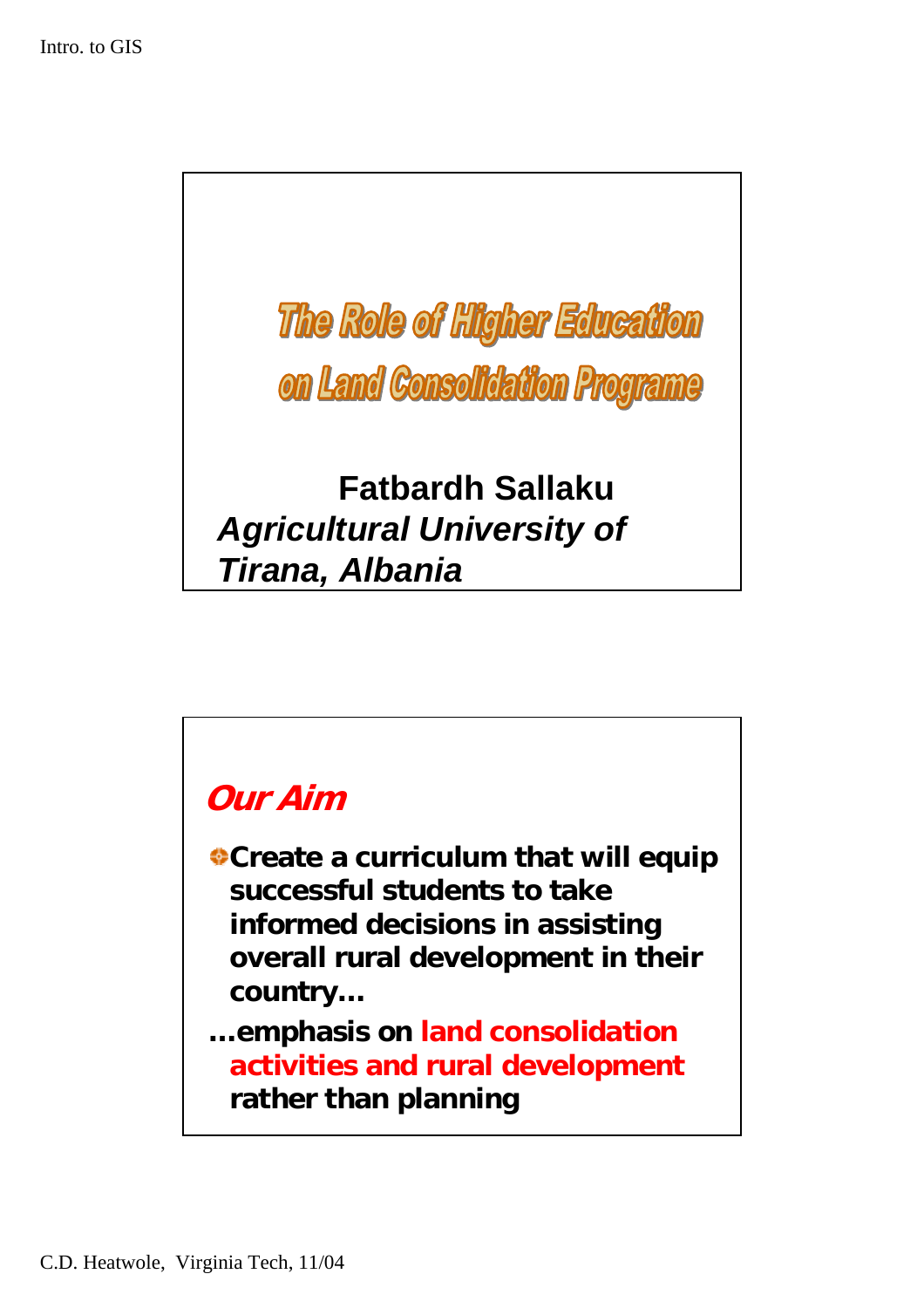

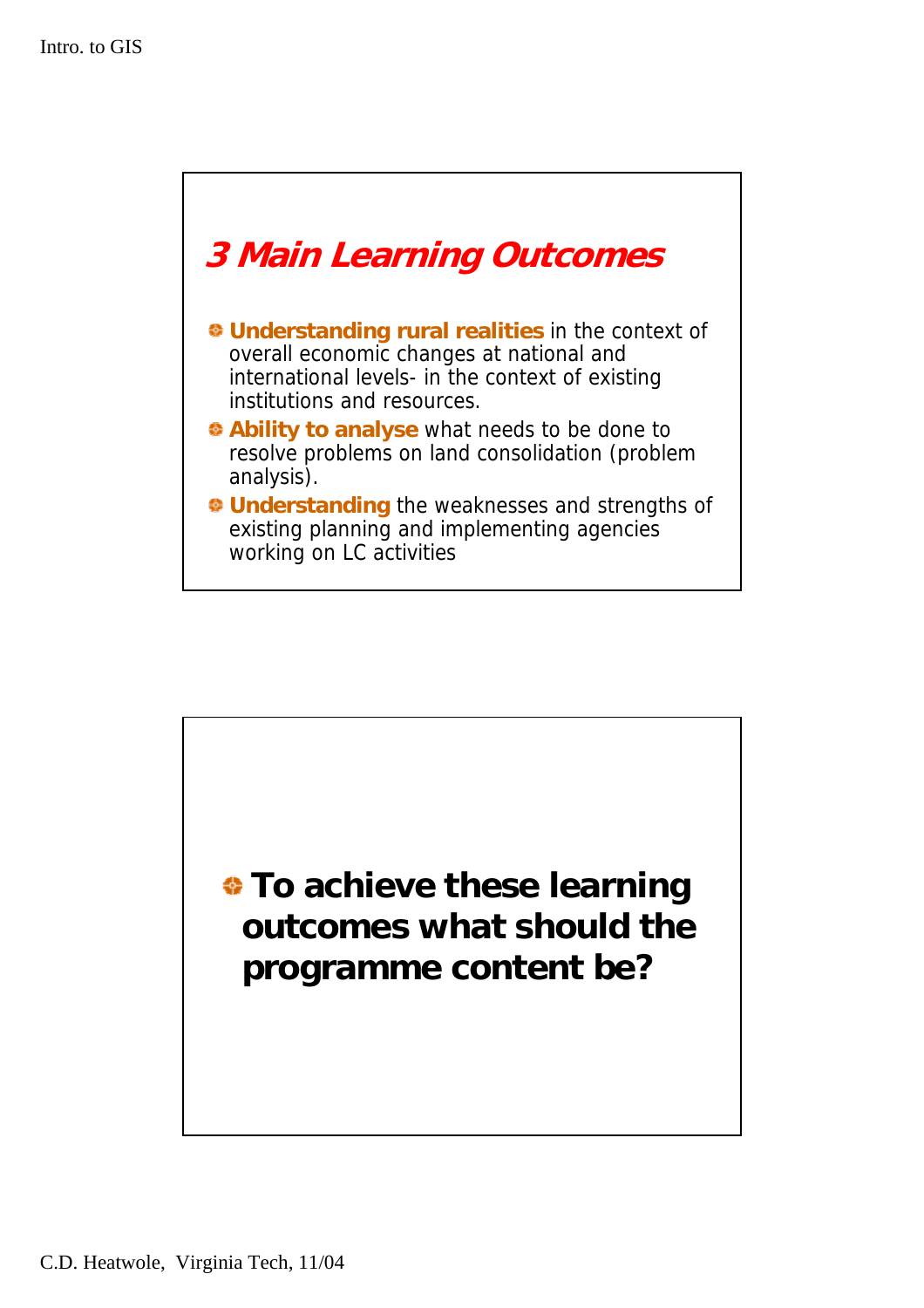

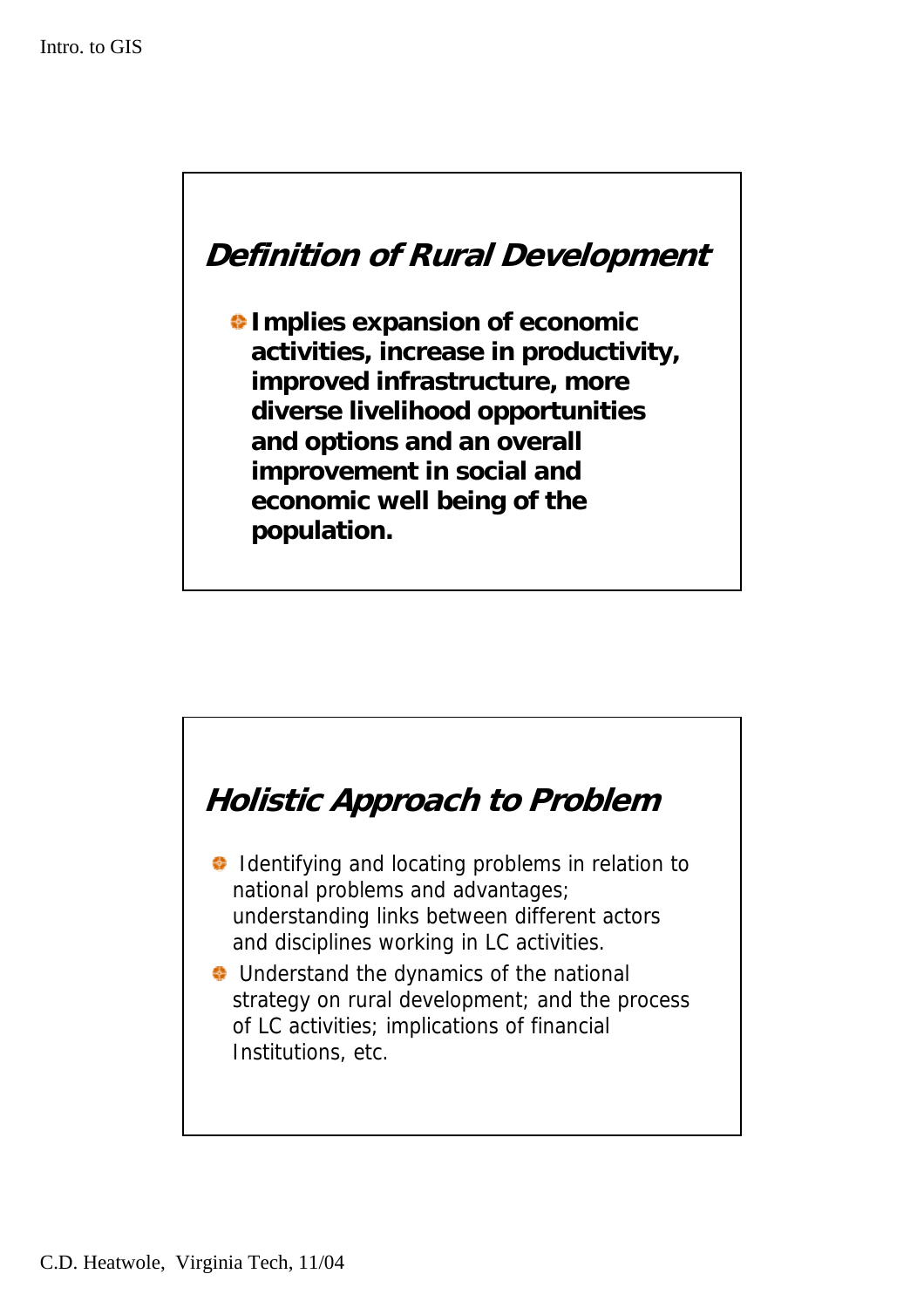## **Justifications**

- **The role of higher education on rural development and land consolidation programme is highly recommended in a country in transition:**
	- **HE is essential for economic development, but extremely expensive, therefore it is crucial to prevent waste;**
	- **The environment of HE is changing rapidly (globalization, scientific and technical progress, Bologna process):**

**(consequences: increased competition and need to cooperate)**

## **The greatest weakness (source of waste) of HE systems are:**

- A lack of specialization between institutions regarding the type of teaching and learning, (many "academic" (research based) or vocational ("professions" based)
- $\bullet$  The size of institutions and subunits thereof (faculties, departments) are too small (too many programs with no critical mass, therefore higher unit costs and lower quality)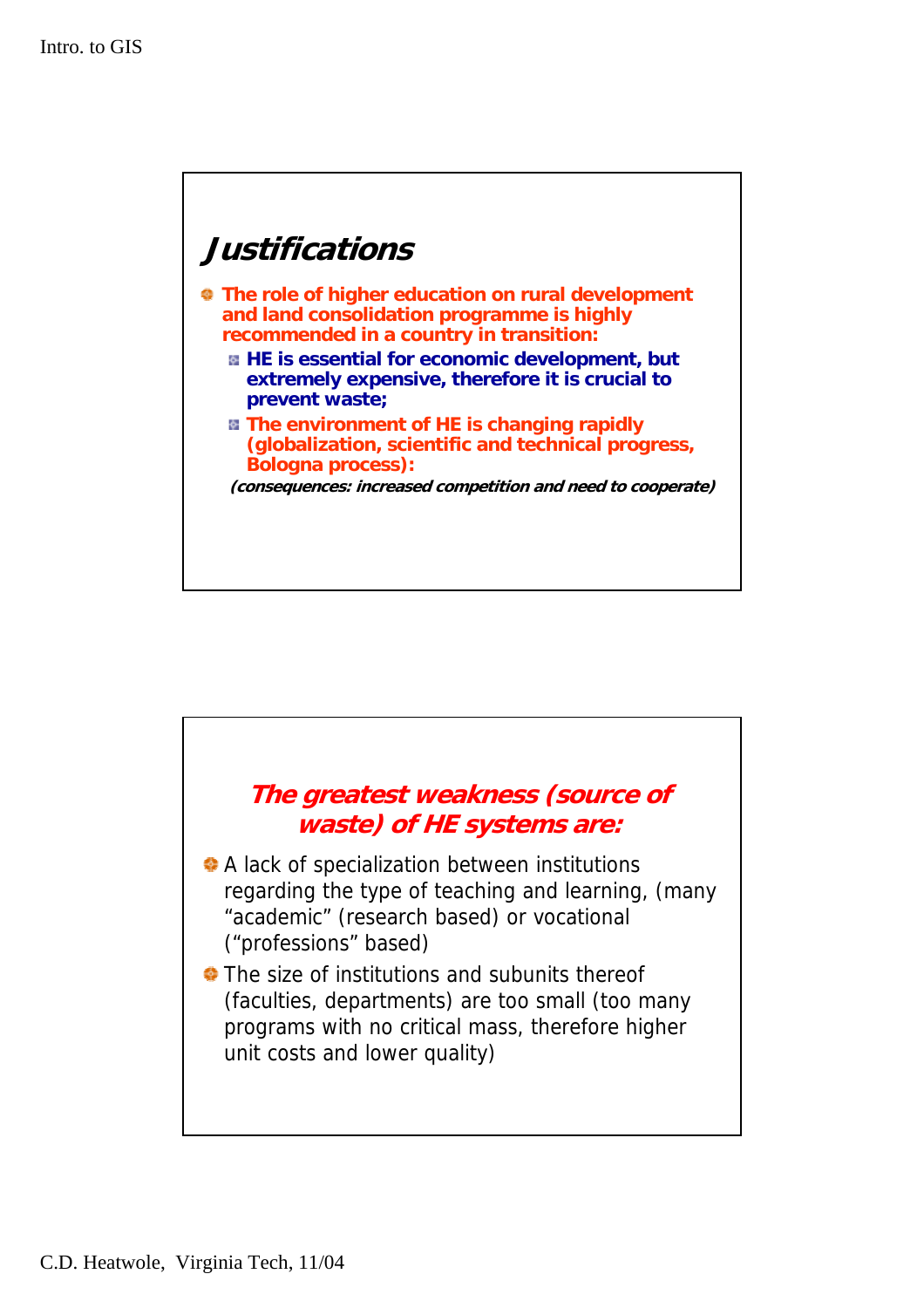

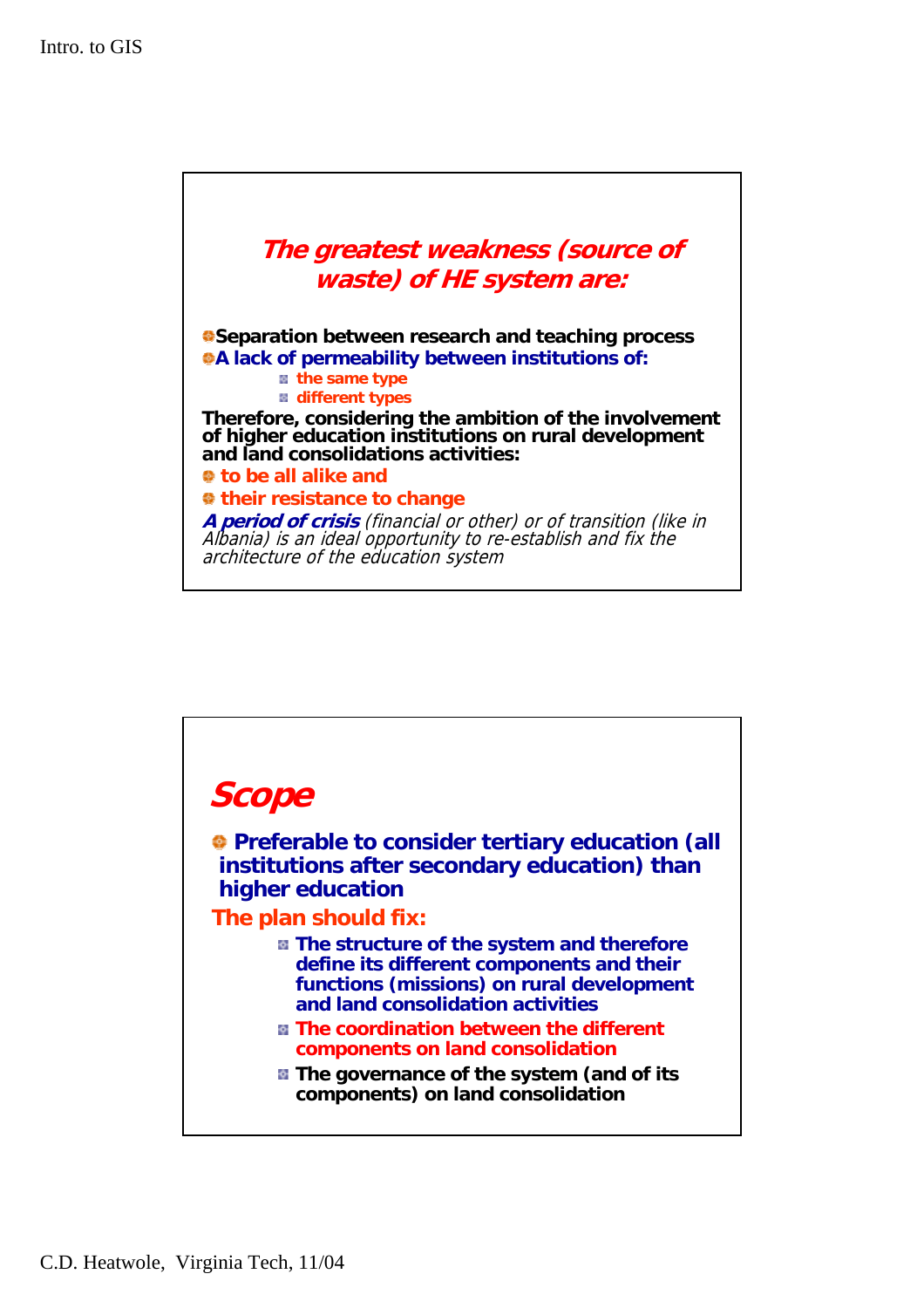

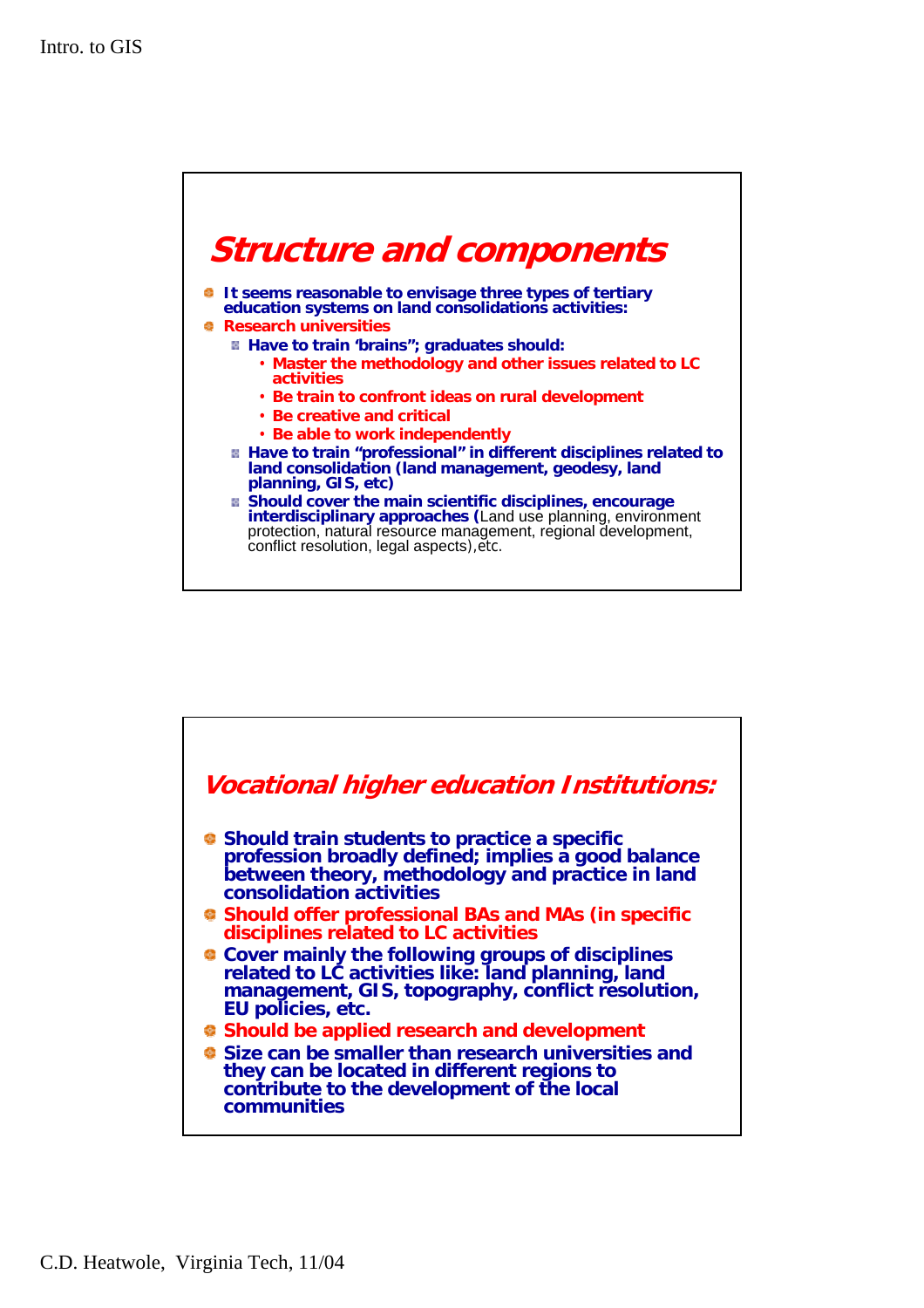